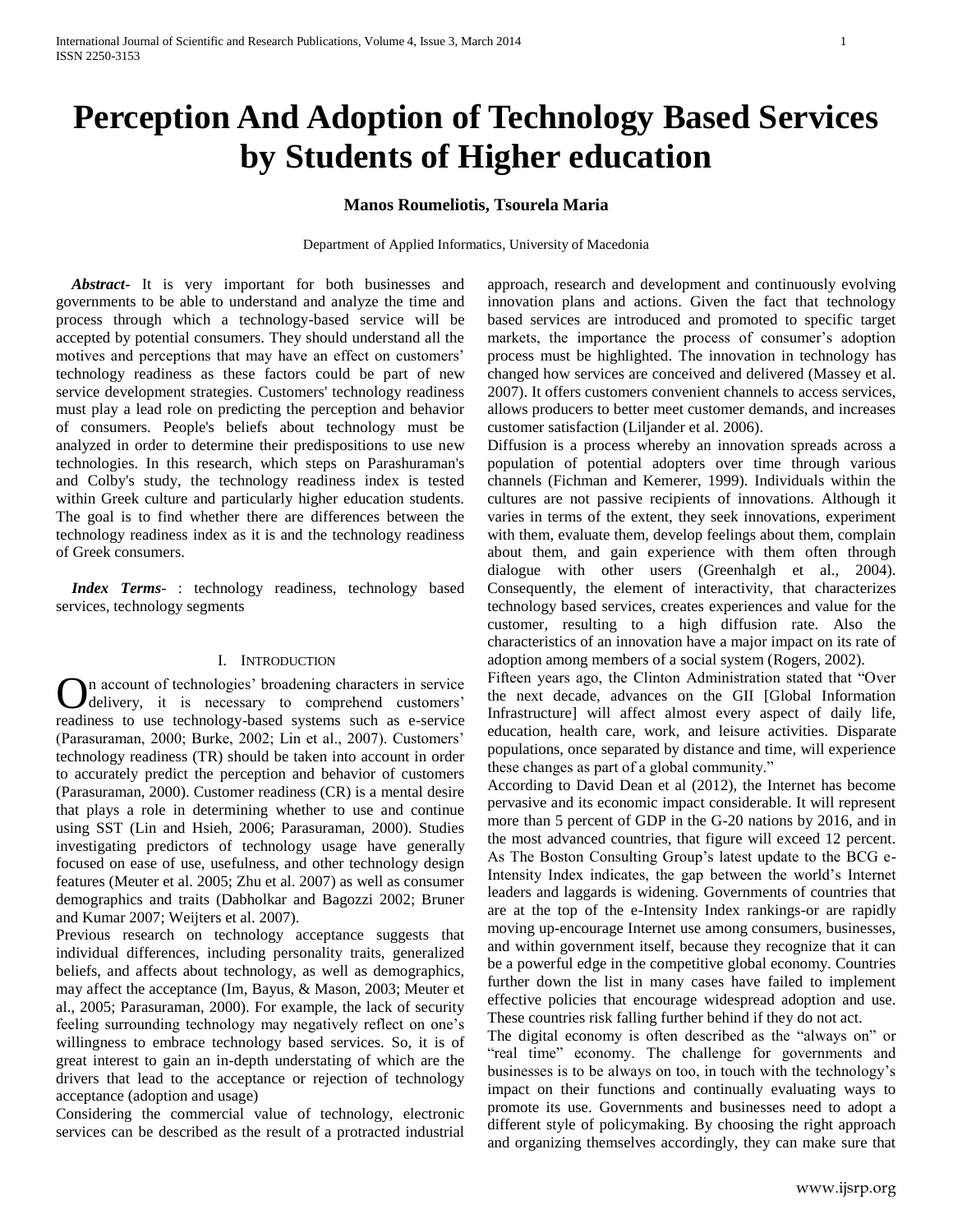they keep up with the best and move ahead by promoting their technology based services' particular advantages.

## II. TECHNOLOGY READINESS

 Technology readiness refers to people's propensity to embrace and use new technologies for accomplishing goals in home life and at work (Parasuraman, 2000). TR construct can be viewed as an overall state of mind resulting from a gestalt of mental enablers and inhibitors that collectively determine a person's predisposition to use new technologies. At the measurement level, the Technology Readiness Index (TRI) was developed to measure people's general beliefs about technology. TR construct comprises four sub-dimensions: optimism, innovativeness, discomfort, and insecurity. Optimism relates to a positive view of technology and a belief that technology offers people increased control, flexibility, and efficiency. Innovativeness refers to a tendency to be a technology pioneer and thought leader. Discomfort consists of a perception of lack of control over technology and a feeling of being overwhelmed by it. Insecurity involves distrust of technology and skepticism about its ability to work properly (Chien-Hsin Lin, 2007).

Optimism and innovativeness are drivers of TR, while discomfort and insecurity are inhibitors. Positive and negative beliefs about technology may coexist, and people can be arrayed along a technology belief continuum from strongly positive attitude at one end to strongly negative attitude at the other. The correlation between people's TR and their propensity to employ technology is empirically confirmed by Parasuraman (2000). Consumers' TR has a positive impact on their online service quality perceptions and online behaviors, but empirical findings are scarce (Zeithaml, Parasuraman, & Malhotra, 2002) and confounding (Liljander, Gillberg, Gummerus, & van Riel, 2006). Therefore, the role of TR may be minor in explaining individuals' online behaviors (Liljander et al., 2006). The limited knowledge about TR constitutes a need to investigate TR in a broader framework.

In describing TR, Parasuraman and Colby (2001) identify five distinct groups: Explorers, Pioneers, Skeptics, Paranoids, and Laggards. Explorers score higher on the contributors (optimism, innovativeness) and lower on inhibitors (discomfort, insecurity) than the other segments. Explorers are a relatively easy group to attract when a new technology-based product or service is introduced and represent the first wave of customers. Laggards are the opposite of Explorers, ranking lower on the contributor factors and higher on the inhibitor factors than all the groups as a whole. Laggards are also typically the last group to adopt a new technology-based product or service Demirci A. E. et al (2008).

The middle three segments (Pioneers, Skeptics, and Paranoids) have more complicated beliefs about technology. Pioneers share the optimism and innovative beliefs of Explorers, but they simultaneously feel some discomfort and insecurity. They desire the benefits of technology, but are more practical about the difficulties and challenges. Skeptics tend to be dispassionate about technology, but also have few inhibitions; thus, they need to be convinced of the benefits. Paranoids may find technology interesting, but they are also concerned about risks, and exhibit high degrees of discomfort and insecurity

(Massey, Khatri and Montoya-Weiss, 2007). According to Parasuman's results, Table 1 shows the characteristics of technology segments (Jaafar et al., 2007).

Table 1. Characteristics of technology segments

| <b>Technology segments</b> | Optimism | <b>Innovativeness</b> | <b>Discomfort</b> | <b>Insecurity</b> |  |
|----------------------------|----------|-----------------------|-------------------|-------------------|--|
| <b>Explorers</b>           | High     | High                  | Low               | Low               |  |
| <b>Pioneers</b>            | High     | High                  | High              | High              |  |
| <b>Skeptics</b>            | Low      | Low                   | Low               | Low               |  |
| <b>Paranoids</b>           | High     | Low                   | High              | High              |  |
| Laggards                   | Low      | Low                   | High              | High              |  |

Source: Parashuraman (2000)

#### III. RESEARCH METHODOLOGY

 The Technology Readiness Index (TRI), developed by Parasuraman (2000), was used as the survey measurement for this study. TRI is a multi-item scale comprising 36 technology belief statements, both positive and negative, related to one of the four TR dimensions. Each item was rated on a 5-point Likert scale (from  $1 =$  strongly disagree to  $5 =$  strongly agree). All the statements in the survey instrument were mandatory. As the survey instrument was designed originally in English, a pilot study was carried out with 30 people to test the clarity of the statements translated into Greek. The final shape was given after the necessary corrections were made. Answering all the questions in the survey took the participants' 6-8 minutes.

1200 students were reached, through convenience sampling method, and were asked to fulfill the questionnaire from which 748 statistically usable answered questionnaires were gathered. 38 questionnaires were not taken into consideration as the answers were not complete or statistically unusable. The rate of return in this study is 62.3%.

The respondents were divided according to the area of science that they study: economic, law and political sciences, philosophy (which include psychology, philosophy, pedagogy etc), faculty of sciences (which include mathematics, chemistry, biology, informatics etc) and independent faculties (which include agriculture, theology, fine arts etc.).

## IV. RESULTS

 Of the 748 respondents 54.28 percent were male and 45.72 wee female. Almost 20% of them were at their first year of study, almost 24% at their second, 45.72% at the third and finally 10.56% were at their last year of their studies. 26.20% were studying in a school that is included in the faculty of economic, law and political sciences, almost 22% in a school that belongs to the faculty of philosophy, 33.02% in a school of the science faculty and lastly 18.85% were students in a school in the faculty of independent studies, Table2.

Table 2. Study demographics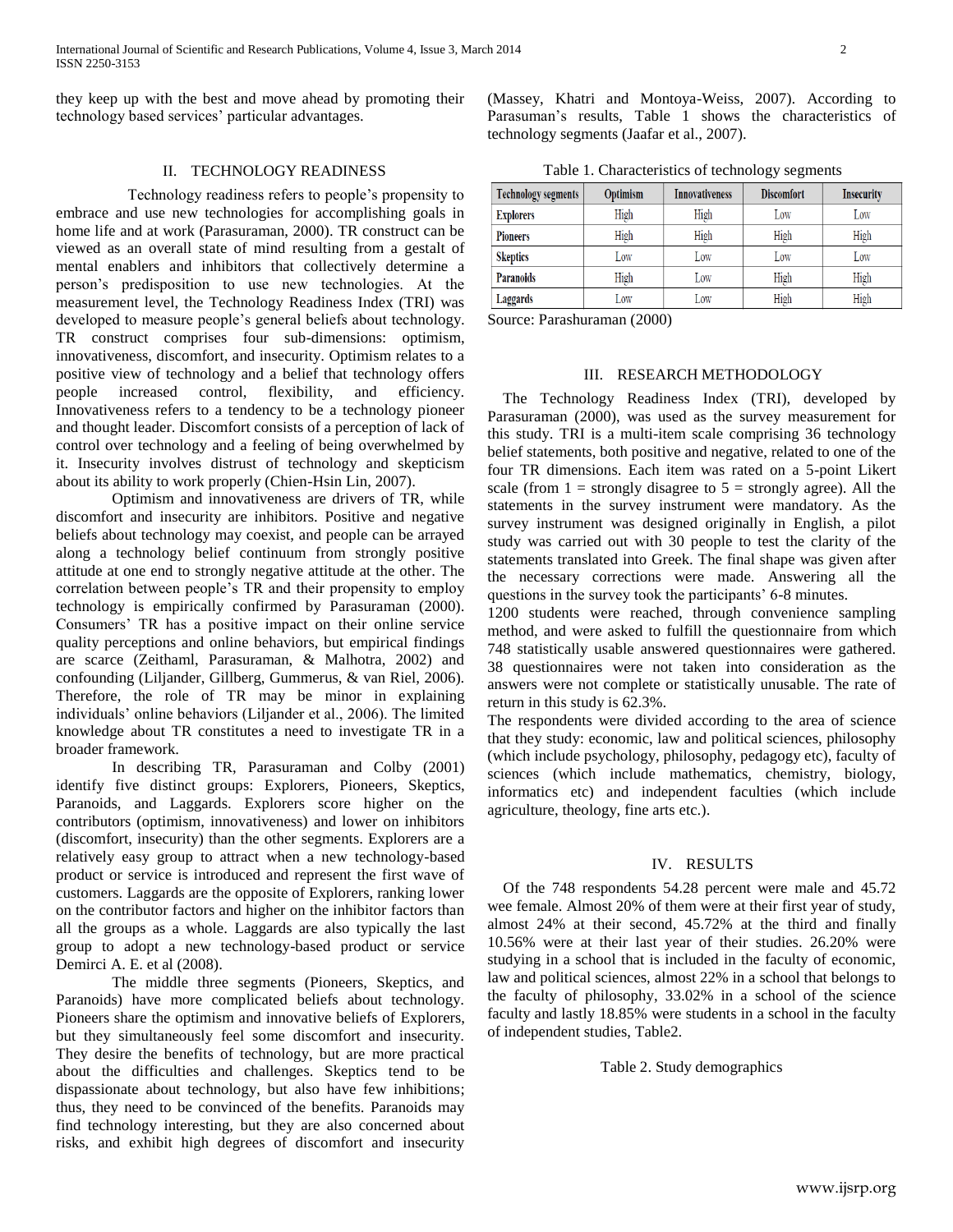| Study demographics                         |     |       |  |  |  |  |
|--------------------------------------------|-----|-------|--|--|--|--|
| Percentage<br>Frequency<br>Characteristics |     |       |  |  |  |  |
| Gender                                     |     |       |  |  |  |  |
| Male                                       | 406 | 54.28 |  |  |  |  |
| Female                                     | 342 | 45.72 |  |  |  |  |
| Year of study                              |     |       |  |  |  |  |
| First                                      | 148 | 19.79 |  |  |  |  |
| Second                                     | 179 | 23.93 |  |  |  |  |
| Third                                      | 342 | 45.72 |  |  |  |  |
| Fourth                                     | 79  | 10.56 |  |  |  |  |
| Type of studies                            |     |       |  |  |  |  |
| Economic, law, and<br>political sciences   | 196 | 26.20 |  |  |  |  |
| Philosophy                                 | 164 | 21.92 |  |  |  |  |
| Science                                    | 247 | 33.02 |  |  |  |  |
| Independent faculties                      | 141 | 18.85 |  |  |  |  |

As stated above there are 36 items in total which may drive or inhibit technology readiness in the TRI measurement scale of Parasuraman. Two-level principal component factor analysis was implemented in order for the variables to be sorted out. used in this study. Eleven items had loadings less than 0.40 and they were excluded from the final analysis which was performed with the remaining items. In concordance with Kaiser's (1974) criteria, only the factors with eigenvalues greater than 1 were retained; and only the items with factor loadings and communalities greater than 0.40 were included in the final factor structure.

Each factors' internal consistency was confirmed through the estimation of the Cronbach's alpha values for each dimension. The Kaiser-Meyer-Olkin (KMO) was 0.820, indicating that the sample was adequate for factor analysis (Kaiser, 1974).

The results of the principal component analysis revealed five factors that had eigenvalue equal or greater than 1. There was a total of 56.2 of the variance. The names of the factors were Innovativeness, Optimism, Discomfort, Insecurity and Suspiciousness. Innovativeness had the greater significance of all factors, according to the results of the factor analysis, with 21.48 of the total variance. The five elements concerning the level of the readiness that people have towards an innovation were included.

Table 3. Factors and items on technology readiness

| Factors          | Mean | Standard<br>Deviation | Factor<br>Loadings | Cronbach<br>'s Alpha | Eigenvalues (%<br>of variance) |  |  |
|------------------|------|-----------------------|--------------------|----------------------|--------------------------------|--|--|
| Innovativeness   |      |                       |                    | ,870                 | 5,986 (21,48%)                 |  |  |
| INN <sub>2</sub> | 3,64 | 0,89                  | 0,63               |                      |                                |  |  |
| INN3             | 3,82 | 1,150                 | 0,68               |                      |                                |  |  |
| INN <sub>5</sub> | 4.14 | 0,98                  | 0.79               |                      |                                |  |  |
| INN6             | 4,26 | 0,92                  | 0.67               |                      |                                |  |  |
| INN7             | 3,75 | 0.82                  | 0.84               |                      |                                |  |  |
| Optimism         |      |                       |                    | ,820                 | 3,285 (13,80%)                 |  |  |
| OPT <sub>1</sub> | 3,13 | ,960                  | 0,64               |                      |                                |  |  |
| OPT <sub>2</sub> | 3,89 | 1,110                 | 0,78               |                      |                                |  |  |
| OPT4             | 4,84 | 1,280                 | 0,52               |                      |                                |  |  |
| OPT6             | 4,01 | 1,070                 | 0,59               |                      |                                |  |  |
| OPT7             | 4,16 | 0,88                  | 0,68               |                      |                                |  |  |
| OPT8             | 3,82 | 1,16                  | 0,54               |                      |                                |  |  |
| OPT9             | 3,08 | 1,21                  | 0,71               |                      |                                |  |  |
| OPT10            | 3,94 | 0,87                  | 0,76               |                      |                                |  |  |
| Discomfort       |      |                       |                    | .840                 | 2,532 (9,12%)                  |  |  |
| DIS <sub>2</sub> | 3.46 | 0,94                  | 0.61               |                      |                                |  |  |
| DIS3             | 3,95 | 0,93                  | 0.82               |                      |                                |  |  |
| DIS <sub>6</sub> | 4.57 | 1.040                 | 0.76               |                      |                                |  |  |
| DIS7             | 3.05 | 1.09                  | 0.89               |                      |                                |  |  |
| <b>DIS10</b>     | 4,56 | 1,13                  | 0.63               |                      |                                |  |  |
| Insecurity       |      |                       |                    | .670                 | 1,687 (6,7%)                   |  |  |
| INS1             | 4.28 | 1,28                  | 0.61               |                      |                                |  |  |
| INS3             | 4.08 | 1,32                  | 0.72               |                      |                                |  |  |
| INS5             | 3,92 | 1,01                  | 0,59               |                      |                                |  |  |
| INS7             | 3,88 | 0,85                  | 0.67               |                      |                                |  |  |
| INS9             | 3,25 | 0,87                  | 0.76               |                      |                                |  |  |
| Suspiciouness    |      |                       |                    | 0,76                 | 1,237 (5,10%)                  |  |  |
| DIS8             | 3,94 | 1,14                  | 0,87               |                      |                                |  |  |
| DIS9             | 4,58 | 0,99                  | 0,76               |                      |                                |  |  |

Eactors and itams on TD

The factor that was second in significance was Optimism. It explained 13.80 of the total variance and it includes eight elements that are refer to the level of optimism that people show towards technology-based services. The third factor, called Discomfort, explained 9.12 of the total variance and it is consisted of five elements that are related to the discomfort that people show towards technology-based services.

The fourth factor, named Insecurity, explained 6.7 of the total variance and is consisted of five elements that are related to the feelings of insecurity that people have towards technology-based services. The last factor, called suspiciousness, explained 5.10 of the total variance and is consisted of two elements that are related with the feelings of suspiciousness that people show towards technology-based services . All factor loadings were greater than 0.40 and the cronbach alphas are greater than 0.69, while the total scale reliability is 0.67

According to the ANOVA and t-tests results on the demographics in respect each technology readiness factor, it was found that insecurity, in terms of gender, was the one that was significantly different from the other factors. Concerning the year of study, none of the factors of technology readiness were found to be statistically different. Discomfort and insecurity were statistically different according to the types of study.

| Table 4. Demographics and factors of technology readiness |  |  |
|-----------------------------------------------------------|--|--|
|                                                           |  |  |

| <b>Factors</b>       | <b>Gender</b> |      | Year of<br>study |      | <b>Type of</b><br>studies |       |
|----------------------|---------------|------|------------------|------|---------------------------|-------|
| <i>Innovativenes</i> | 1.95          | .028 | 0.35             | 0.74 | 1.71                      | 0.107 |
| <i>Optimism</i>      | 0.51          | .487 | 0.32             | 0.86 | 2.30                      | 0.049 |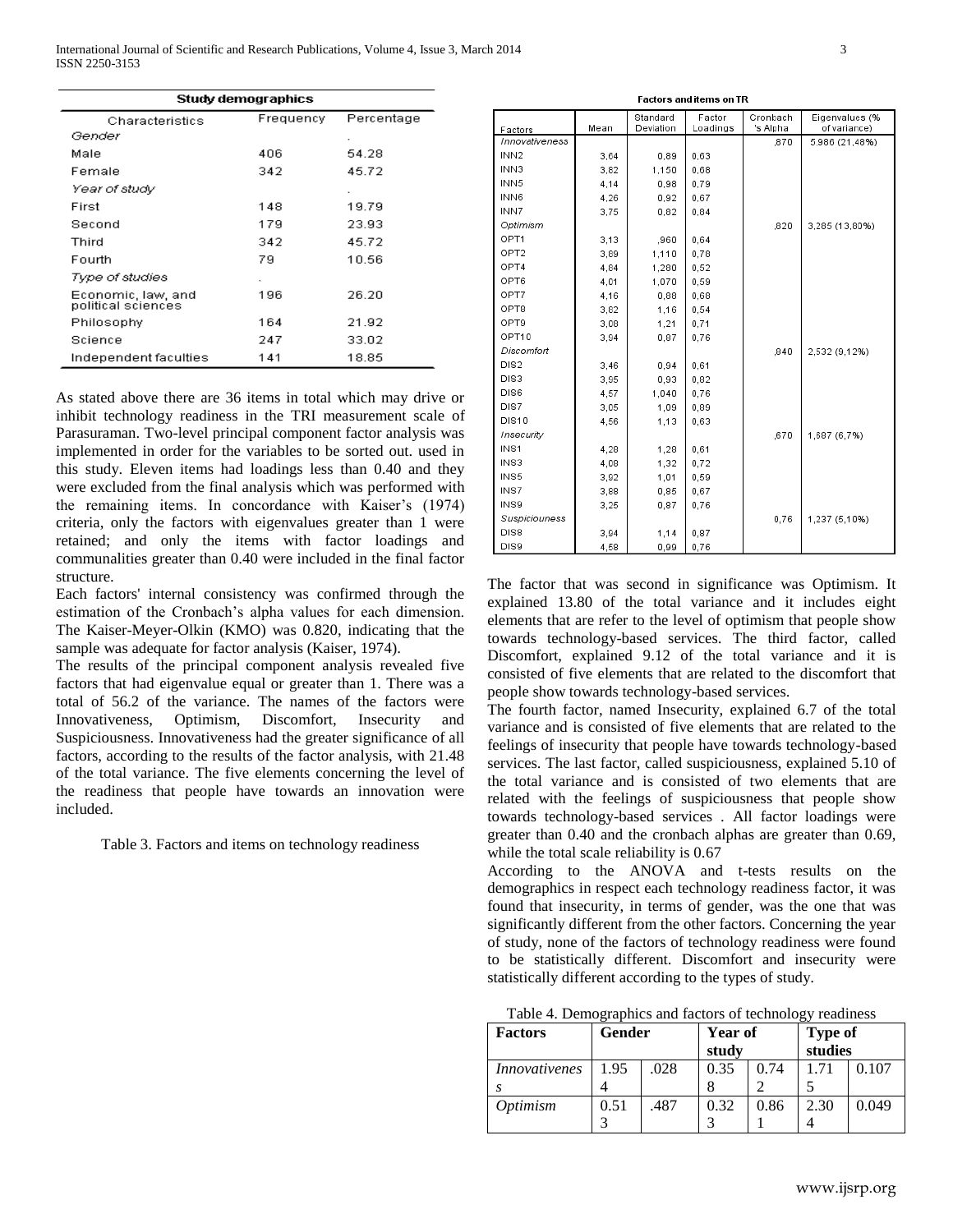| <i>Discomfort</i>    | 0.83 | .692    | 1.10 | 0.28 | 4.99 | $.000*$ |
|----------------------|------|---------|------|------|------|---------|
|                      |      |         | 2    | 9    | 8    | ∗       |
| <i>Insecurity</i>    |      | $.000*$ | 1.08 | 0.37 | 4.23 | $.009*$ |
|                      | 2.71 | $\ast$  | 0    | 9    |      | $\ast$  |
|                      |      |         |      |      |      |         |
| <i>Suspiciousnes</i> | 0.08 | .924    | 0.05 | 0.88 | 2.01 | .112    |
| S                    | q    |         |      |      |      |         |
| *p<0.05, **p<0.01    |      |         |      |      |      |         |

## V. CONCLUSIONS

 In this research, as stated above, the technology readiness index is tested within Greek culture and particularly higher education students. The aim of this study was to find whether there are differences between the technology readiness index as it is and the technology readiness of Greek consumers.

The survey results showed clearly that insecurity, in terms of gender, is the only factor of technology readiness that was found to be statistically different. This means that gender affects the feelings of security that people have towards new technology based services. Discomfort and insecurity are statistically different, in terms of type of study. In this case feelings of discomfort and insecurity towards technology based services are affected by the field of each students' study.

#### VI. . LIMITATIONS AND FURTHER RESEARCH

The study is limited on a special sector of consumers that is university students. University students belong in a specific age range and may have different behaviors from people older people. Further research on a more diversified sample could provide more detailed results about the connection of technology readiness and the perception and adoption of technology based services.

#### **REFERENCES**

- [1] Bruner, G. C., & Kumar, A. (2007). Attitude toward location-based advertising. *Journal of Interactive Advertising*, *7*(2), 3-15.
- [2] Burke, RR (2002), "Technology and the customer interface: what consumers want in the physical and virtual store", Journal of the Academy of Marketing Science, Vol. 30 No.4, pp.411-32
- [3] Dabholkar, P. A., & Bagozzi, R. P. (2002). An attitudinal model of technology-based self-service: moderating effects of consumer traits and situational factors. *Journal of the Academy of Marketing Science*, *30*(3), 184-201.
- [4] Dean D.et al., The Connected World: The \$4.2 Trillion Opportunity -The Internet Economy in the G-20(Boston Consulting Group 2012), at 3, available at https://publicaffairs.linx.net/news/wpcontent/uploads/2012/03/bcg\_4trillion\_opportunity.pdf
- [5] Demirci, A. E., & Ersoy, N. F. (2008). Technology readiness for innovative high-tech products: how

consumers perceive and adopt new technologies. *The Business Review*, *11*(1), 302-8.

- [6] Fichman, R. G., & Kemerer, C. F. (1999). The illusory diffusion of innovation: An examination of assimilation gaps. *Information Systems Research*, *10*(3), 255-275.
- [7] Greenhalgh, T., Robert, G., Macfarlane, F., Bate, P., & Kyriakidou, O. (2004). Diffusion of innovations in service organizations: systematic review and recommendations. *Milbank Quarterly*, *82*(4), 581-629.
- [8] Im, S., Bayus, B. L., & Mason, C. H. (2003). An empirical study of innate consumer innovativeness, personal characteristics, and new-product adoption behavior. *Journal of the Academy of Marketing Science*, *31*(1), 61-73.
- [9] Jaafar, M., Abdul Aziz, A. R., Ramayah, T., & Saad, B. (2007). Integrating information technology in the construction industry: Technology readiness assessment of Malaysian contractors. *International Journal of Project Management*, *25*(2), 115-120.
- [10]Liljander, V., Gillberg, F., Gummerus, J., & van Riel, A. (2006). Technology readiness and the evaluation and adoption of self-service technologies. *Journal of Retailing and Consumer Services*, *13*(3), 177-191.
- [11]Lin, J. S. C., & Hsieh, P. L. (2006). The role of technology readiness in customers' perception and adoption of self-service technologies. *International Journal of Service Industry Management*, *17*(5), 497- 517.
- [12]Lin, J. S. C., & Hsieh, P. L. (2007). The influence of technology readiness on satisfaction and behavioral intentions toward self-service technologies. *Computers in Human Behavior*, *23*(3), 1597-1615.
- [13]Lin, C. H., Shih, H. Y., & Sher, P. J. (2007). Integrating technology readiness into technology acceptance: The TRAM model. *Psychology & Marketing*, *24*(7), 641- 657.
- [14]Massey, A. P., Khatri, V., & Montoya‐Weiss, M. M. (2007). Usability of Online Services: The Role of Technology Readiness and Context\*. *Decision Sciences*, *38*(2), 277-308.
- [15]Meuter, M. L., Bitner, M. J., Ostrom, A. L., & Brown, S. W. (2005). Choosing among alternative service delivery modes: an investigation of customer trial of self-service technologies. *Journal of Marketing*, *69*(2), 61-83.
- [16] Parasuraman, A. (2000). Technology Readiness Index (TRI) a multiple-item scale to measure readiness to embrace new technologies. *Journal of Service Research*, *2*(4), 307-320.
- [17]Parasuraman, Ananthanarayanan, and Dhruv Grewal, 2000. "The impact of technology on the quality-valueloyalty chain: a research agenda." *Journal of the academy of marketing science* Vol. 28 No.1, pp 168- 174.. .